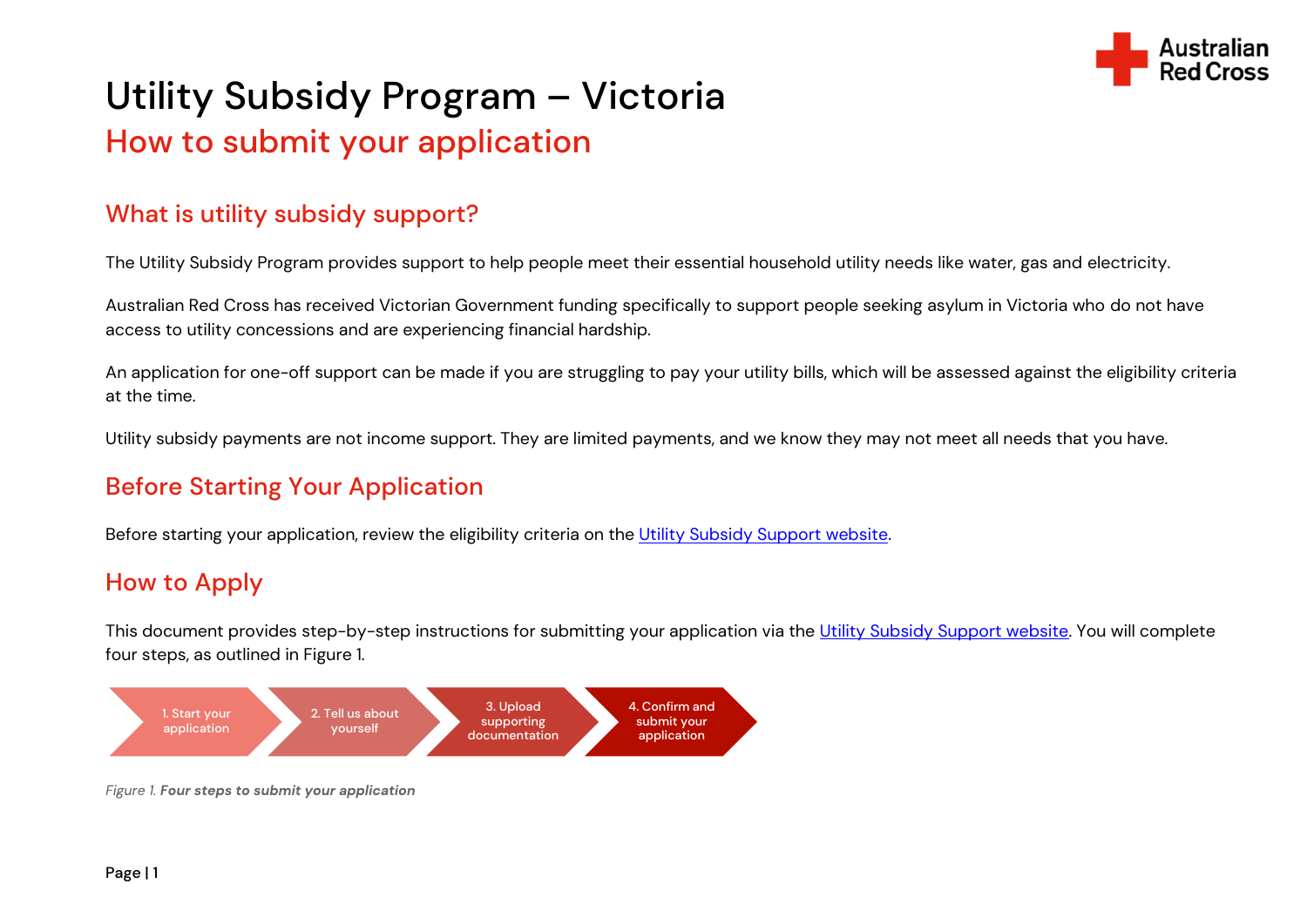

### Step 1: Start your application

- A. Visit the [VIC Utility Subsidy](https://connect.redcross.org.au/en-US/application-submit/?code=VUS2021)  [Program portal](https://connect.redcross.org.au/en-US/application-submit/?code=VUS2021)
- B. Register for an account with the Red Cross, by clicking on the **Register** tab

*Note: You will need to create a password that is at least eight characters long that includes numbers, symbols, lower case, and capital letters.*

### C. Review the information provided and click **next**

*Note: If you have already applied for Red Cross support through the Extreme Hardship Support Program and have an existing account you can log in with the same email and password.*

| Australian<br>Red Cross        | 合 | English - | Sign in |
|--------------------------------|---|-----------|---------|
| $\bigstar$ Sign in<br>Register |   |           |         |
| Register                       |   |           |         |
| $*$ Email <sup>*</sup>         |   |           |         |
| * Password*                    |   |           |         |
| $*$ Confirm password $*$       |   |           |         |
| Register                       |   |           |         |

#### This program offers financial relief to people who:

- . are living in Victoria and are seeking asylum;
- . have overdue household utility bills, like water, gas and electricity;
- . are unable to access other utility concessions; and
- . have no income or very limited income, have no or very limited savings or other community support.

To apply for support the following documents will need to be provided. They must all be in your name

- · Your overdue utility bill(s)
- Current bank statement (showing the past one month of transactions) for all adult members of the family.
- · Travel documents for all family members (e.g. Immicard/Passport)
- · Proof of Asylum Claim
- · Any concession cards (e.g. Public Transport Victoria card)

We will also need your current visa information to check your eligibility.

Red Cross will keep you informed of the progress of your application via the email contact you have provided.

| <b>Application Messages</b>     | Add Message |
|---------------------------------|-------------|
| There are no records to display |             |
|                                 |             |
|                                 |             |
| Next                            |             |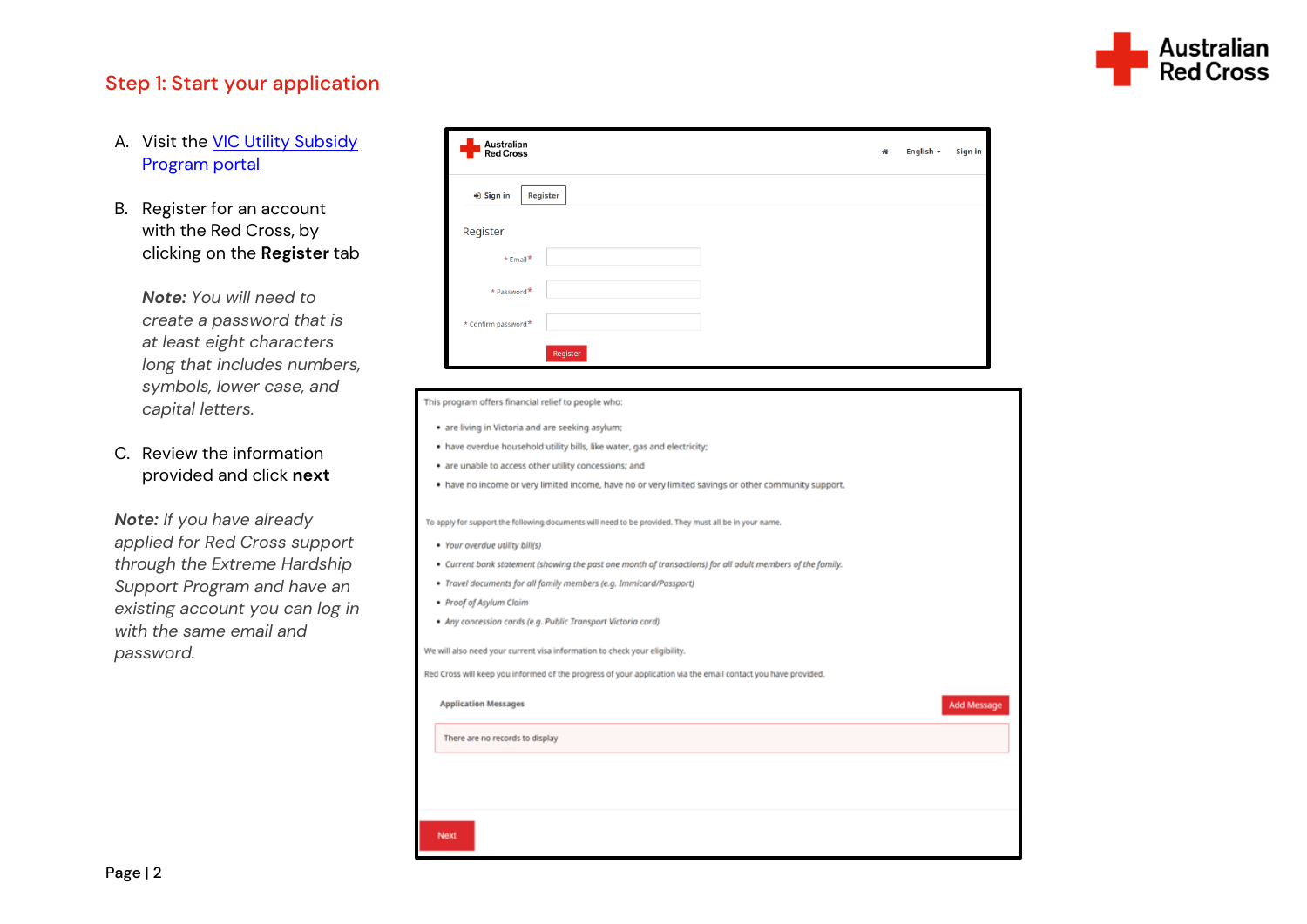

## Step 2: Tell us about yourself

A. Enter your personal

information into the form

| 25%                                            |   |                      |  |
|------------------------------------------------|---|----------------------|--|
| <b>First Name</b>                              |   | Last Name *          |  |
| Will                                           |   | Smith                |  |
| Primary phone (if landline, include area code) |   | E-mail               |  |
| 0402160987                                     |   | johntest@hotmail.com |  |
| 10/12/1967                                     | 曲 | Yes<br>٠             |  |
|                                                |   |                      |  |
| Gender                                         |   | Language at home     |  |
| Male                                           | ٠ | $x \alpha$<br>German |  |
|                                                |   | Suburb               |  |
|                                                |   | Box Hill, Melbourne  |  |
| <b>Street Address</b><br>90 Albion road        |   |                      |  |
|                                                |   |                      |  |
| Post Code                                      |   | State                |  |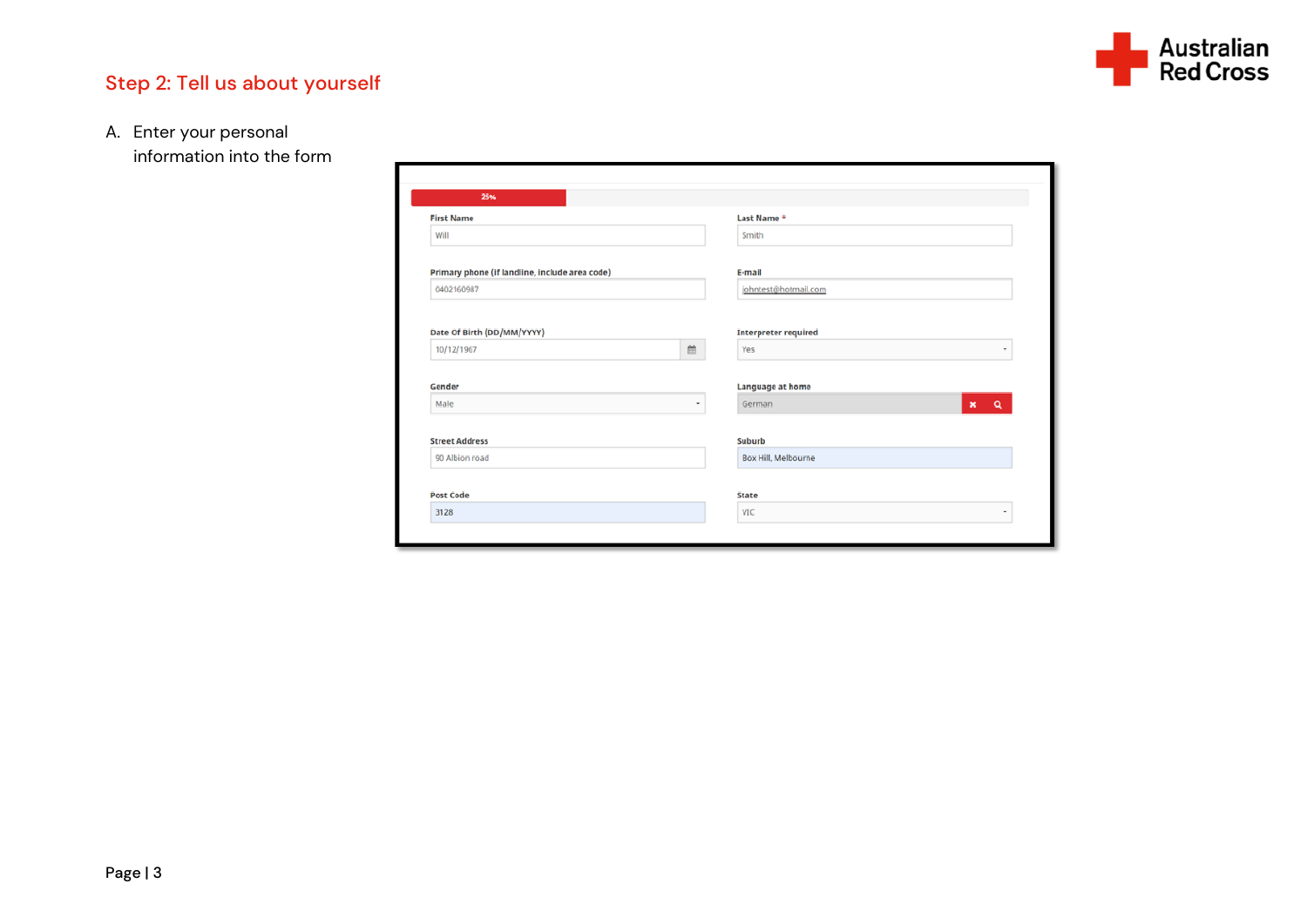

### Step 3: Upload supporting documentation

- A. Click **Upload** to provide copies of travel documents (e.g. passport, ImmiCard and/or visa application), all overdue utility bill notices (e.g. overdue water, gas or electricity bills) and Victorian concession cards (e.g. public transport conession card)
- B. When you finish uploading all the documents, click **Next** to proceed

|                                                | 66%                        |
|------------------------------------------------|----------------------------|
| <b>VISA</b><br><b>Visa Type</b>                |                            |
| Bridging visa E - BVE - (Subclass 050 and 051) | $\alpha$<br>$\pmb{\times}$ |
| <b>Travel Document Type</b>                    |                            |
| ImmiCard Number                                |                            |
| <b>Document Number</b>                         |                            |
| EIS1234                                        |                            |
| <b>Nationality</b>                             |                            |
| Cuban                                          | $\alpha$<br>$\pmb{\times}$ |
| Upload                                         | Drag and Drop Files here   |
| <b>VIC Utility Bills</b>                       |                            |
| Upload                                         | Drag and Drop Files here   |
| <b>VIC Concession cards</b>                    |                            |
| Upload                                         | Drag and Drop Files here   |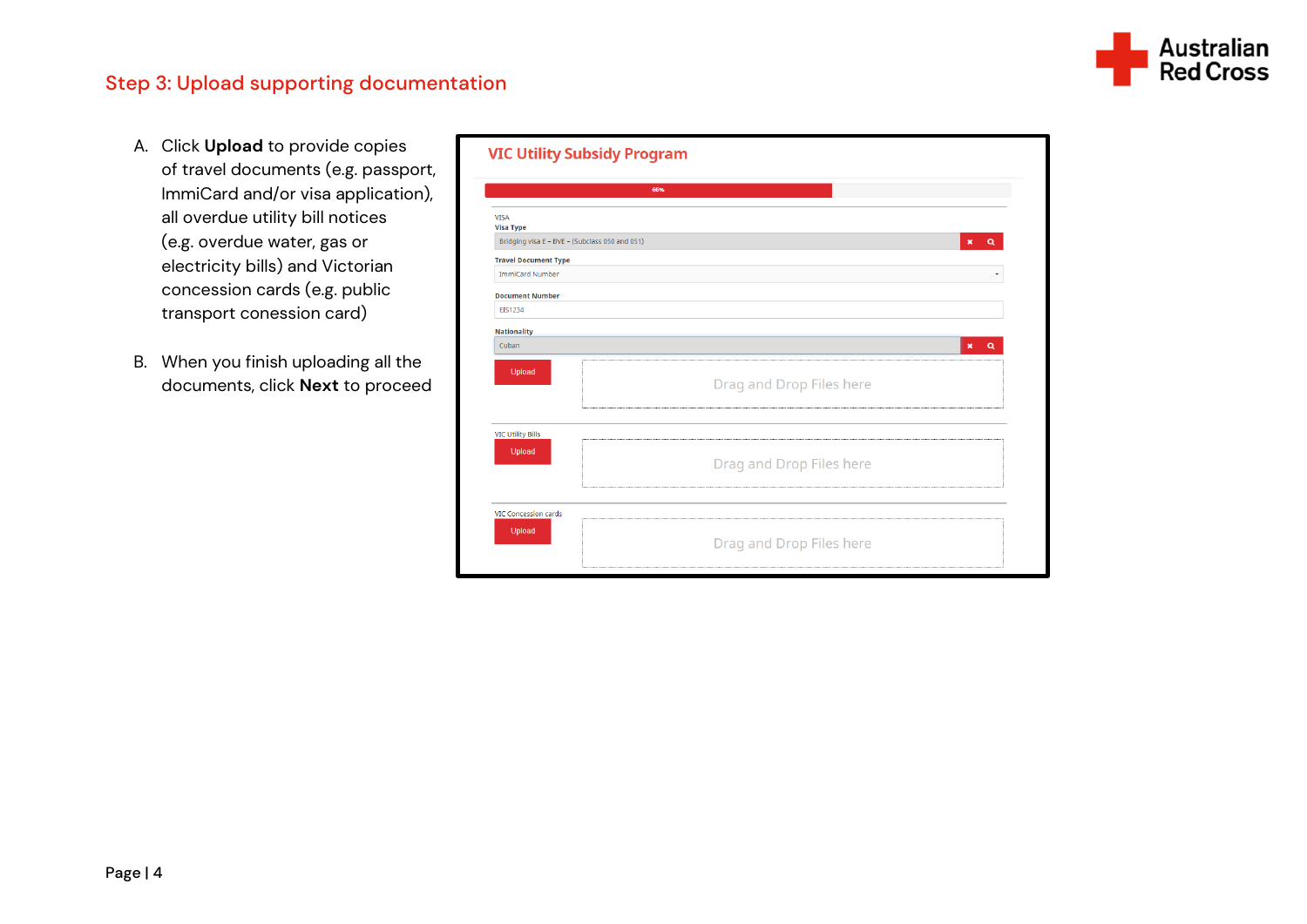

### Step 4: Enter bank details and upload Bank Statements

- A. Enter your bank details, including:
	- Account name
	- BSB number
	- Account number
- B. Click **Upload** to provide a copies of bank statements for all accounts held by all adult members of the family.

*Note: Bank statements must be less than 2 weeks old (from the date the application is submitted) and cover one months' (four weeks) worth of transactions.* 

*Where possible, original files should be uploaded for bank statements. Screenshots are only acceptable if they clearly show your name, account details (BSB and account number) and your current home address.*

C. When you finish uploading all the documents, click **Next** to proceed

|                                                                  | Please upload bank statements for all adult family members below<br>For your own security, do not upload a credit card statement or a bank statement that contains a credit card number.                                                                                                                    |
|------------------------------------------------------------------|-------------------------------------------------------------------------------------------------------------------------------------------------------------------------------------------------------------------------------------------------------------------------------------------------------------|
| <b>Bank details</b><br>cover the past one month of transactions. | Payments can only be made to an Australian bank account.<br>To determine eligibility please upload current bank statements for all adult family members (including linked and joint accounts) that<br>Please confirm your banking details (name and account number) by entering them in the space provided. |
| <b>Account Name</b>                                              |                                                                                                                                                                                                                                                                                                             |
| <b>BSB Number</b>                                                |                                                                                                                                                                                                                                                                                                             |
| <b>Account Number</b>                                            |                                                                                                                                                                                                                                                                                                             |
| Upload                                                           | Drag and Drop Files here                                                                                                                                                                                                                                                                                    |
| <b>Documents to be submitted</b><br>No documents provided        |                                                                                                                                                                                                                                                                                                             |
| <b>Previous</b><br><b>Next</b>                                   |                                                                                                                                                                                                                                                                                                             |